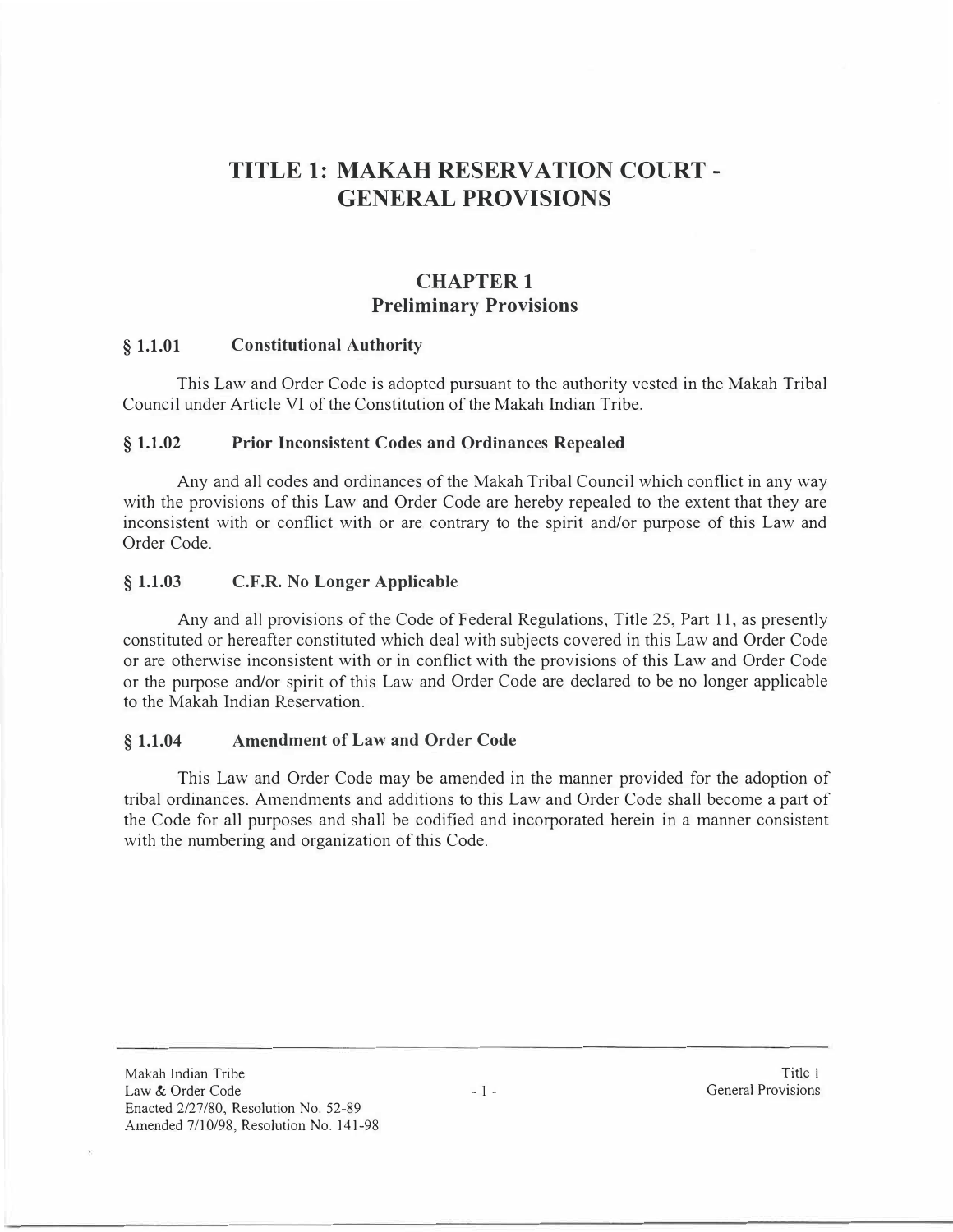# **CHAPTER2 Establishment of Court**

#### **§ 1.2.01 Establishment of Court**

It is hereby established for the Makah Indian Reservation, Washington, a Court to be known as the Makah Tribal Court, hereinafter referred to as the Tribal Court.

## **CHAPTER3 Jurisdiction**

#### **§ 1.3.01 "Makah Tribal Court Jurisdiction" Defined**

The jurisdiction of the Tribal Court and the effective area of this Code shall include all territory within the Makah Reservation boundaries, including fee patent lands, allotments, assignments, roads, waters, bridges, and lands used for agency purposes, and lands outside the boundaries of the Reservation held in trust by the United States for individual Makah Indians or for the Makah Tribe, and it shall be over all persons therein, subject to the restrictions of federal law. It shall include jurisdiction over all persons subject by law to the jurisdiction of the Tribe when fishing at usual and accustomed - grounds and stations recognized by the Treaty with the Makah of 1855, and when hunting or gathering roots and berries on open and unclaimed lands as guaranteed by the Treaty.

#### **§ 1.3.02 Concurrent Jurisdiction**

The jurisdiction invoked by this Code over any person, cause of action or subject shall be concurrent with any valid jurisdiction over the same of the courts of the United States, any state or political subdivision thereof; provided, however, this Code does not recognize, grant or cede jurisdiction to any other political or governmental entity in which jurisdiction does not otherwise exist in law.

Makah Indian Tribe Law & Order Code Enacted 2/27/80, Resolution No. 52-89 Amended 7/10/98, Resolution No. 141-98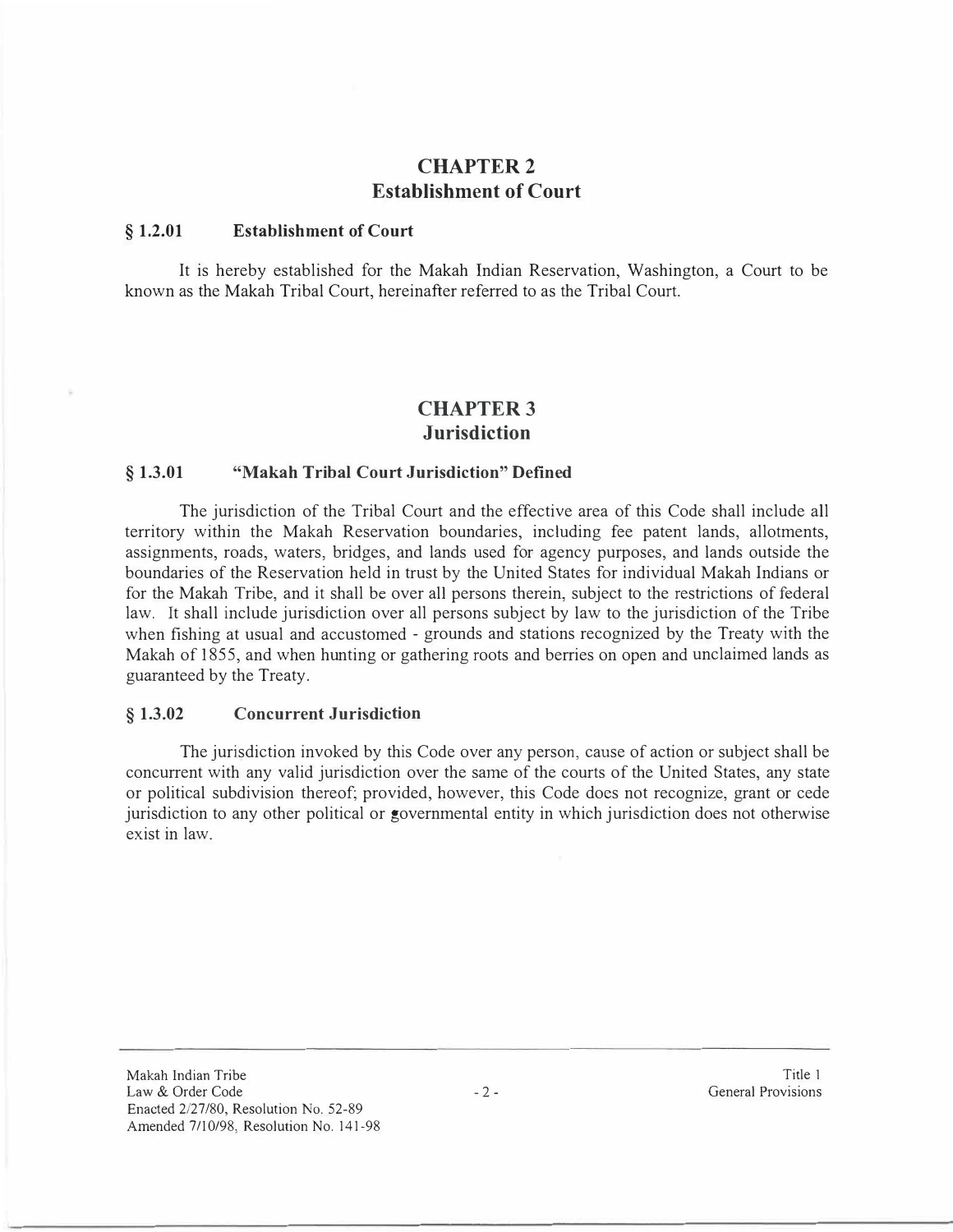# **CHAPTER4 Appointment and Removal of Judges**

#### § **1.4.01 Number of Judges, Bonding**

The Tribal Court shall consist of one Chief Judge whose duties shall be regular and permanent and Associate Judges who may be called into service when the occasion arises. All Judges shall be bonded.

## § **1.4.02 Appointment, Compensation and Term**

Each judge shall be appointed by the Tribal Council and shall be compensated on a basis to be determined by the Council. Each judge appointed by the Council shall hold office for a period of three (3) years, unless sooner removed for cause as provided in this chapter by reason of the abolition of the office, but shall be eligible for reappointment.

## § **1.4.03 Eligibility**

To be eligible to serve as a judge of the Makah Tribal Court, a person must be (I) be over the age of 25 years of age, (2) never have been convicted of any felony, (3) not have been convicted of any misdemeanor involving moral turpitude, ( 4) not have been convicted of any misdemeanor within twelve months prior to appointment, AND (5) be of high moral character and physically sound.

For purposes of this Section 1.4.03, the term felony shall mean an offense under federal, state, tribal, or foreign law, for which a sentence of death or a term of imprisonment of one (1) year or more is authorized by the governing law, regardless of the sentence actually imposed or served. A person has been "convicted" if he or she has been found guilty of a crime by a court of law either by trial or by a plea of guilty or nolo contendere, unless such conviction is overturned on appeal.

### § **1.4.04 Conflict of Interest**

No judge shall be qualified to act as such in any cases wherein he has any direct interest.

### § **1.4.05 Judicial Cooperation**

All judges and personnel of the Tribal Court shall be authorized to cooperate with all branches of the BIA and with all federal, state, county and municipal agencies, when such cooperation is consistent with the Tribal Code, and when such agencies have indicated a mutual desire to cooperate with the Tribe, but such judges and personnel shall ever bear in mind that their primary responsibility is to the Makah People of the Makah Indian Tribe.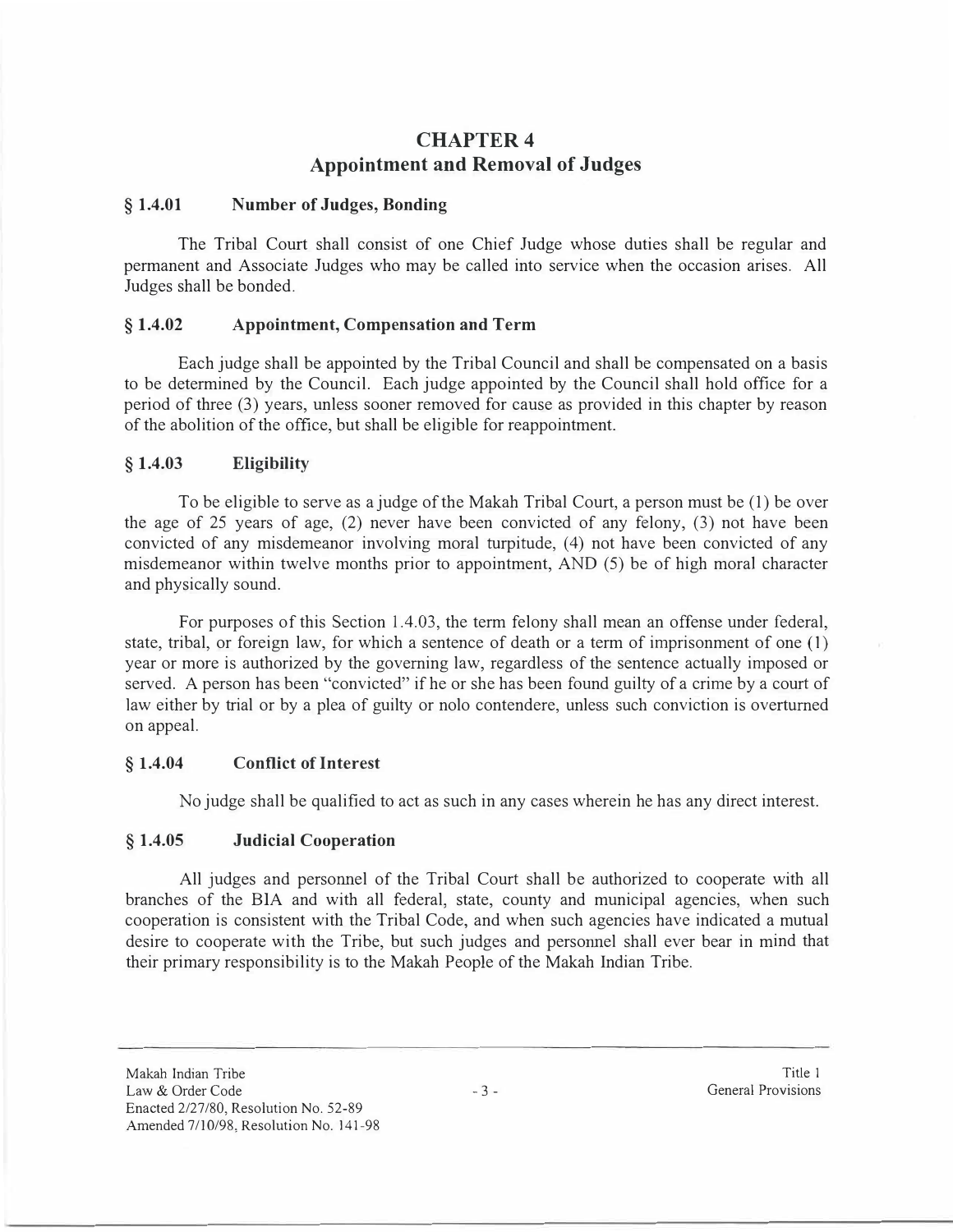### **§ 1.4.06 Removal of Judges**

During their tenure in office, judges may be suspended, dismissed or removed for cause by the Tribal Council. Copies of a written statement setting forth the facts and the reasons for such proposed action must be delivered to the judge and to members of the Council at least ten days before the meeting of the Council before which he is to appear. A public hearing shall then be held by the Council wherein the accused judge shall be given an adequate opportunity to answer any and all charges. Causes judged sufficient for removal shall include, by way of example and not limitation: excessive use of intoxicants; immoral behavior; conviction of any offense other than minor traffic violations; use of official position for personal gain; desertion of office; or a failure to perform duties. The decision of the Council shall be final.

## **§ 1.4.07 Judges Pro-Tern**

The Tribal Council shall prepare a list of approved persons to act as Judges Pro-Tern from time to time. Such persons may be judges from other Indian Reservations, in which case they must meet the requirements of paragraph 1.4.03 above. Whenever the need arises, the Chief Judge may appoint persons from the approved list to serve as Trial or Appellate Judges Pro-Tern.

# **CHAPTERS General Court Procedures**

#### **§ 1.5.01 Sessions of Court**

Sessions of the Tribal Court for the trial of cases shall be held by the Chief Judge, or in the case of his disability, absence or unavailability, by an associate judge, provided however, that an associate judge may be called in to hear cases at any time for any reasonable cause by the Chief Judge or by the Chairman of the Tribal Council. Verbatim transcriptions or tape recordings shall be kept of all sessions of Tribal Court.

### **§ 1.5.02 Acting Chief Judge**

The Chief Judge of the Tribal Court shall designate, in writing, one associate judge to act as Chief Judge whenever the Chief Judge is absent from the Reservation, is on vacation, ill, or otherwise unable to perform all the duties of his office. The acting Chief Judge may exercise all of the powers of the Chief Judge. The duly appointed Chief Judge may at any time change his designation of the judge empowered to act as Chief Judge. In the event that the Chief Judge fails to designate a judge to act in his absence, the Tribal Council shall designate an associate judge as acting Chief Judge.

### **§ 1.5.03 Rules of the Court, Procedures**

Makah Indian Tribe Law & Order Code Enacted 2/27/80, Resolution No. 52-89 Amended 7/10/98, Resolution No. 141-98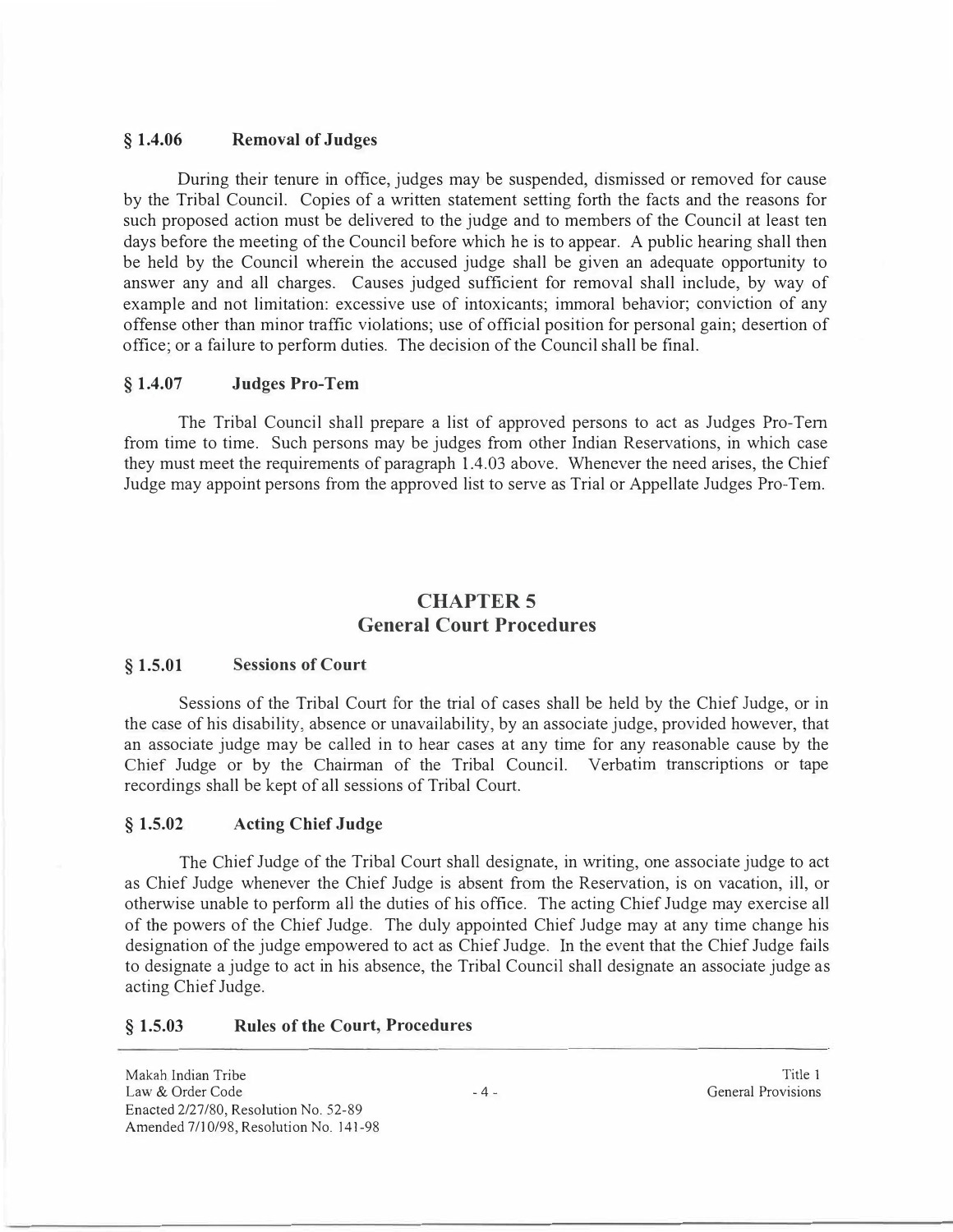The time and place of court sessions, and all other details of judicial procedure not prescribed by the regulations of this Code shall be governed by the Rules of Court promulgated as herein provided. It shall be the duty of the judges of the Tribal Court to make recommendations to the Tribal Council for enactment or amendment of such Rules of Court as they believe to be in the interests of improved judicial procedures. In cases of failure of the Tribal Council to establish or approve Rules of Court, the judges acting jointly with the advice and consent of the Law and Order Committee appointed by the Council shall have the authority to establish such rules. Rules of Court, enacted or amended in the above manner, will be made a part of this Code, but failure to so codify them shall not affect their validity.

#### **§ 1.5.04 Disqualification of Judge**

A defendant, or other party, to any legal proceedings may accomplish a change of assignment of his case from one judge to another upon filing an affidavit of prejudice with the Court, giving satisfactory reason for such change. Such affidavit shall be in written form and must be filed with the Court before any trial action whatsoever has been taken by the initial judge. The initial judge shall pass on the adequacy of the affidavit of prejudice and enter the appropriate order, either hearing the case or reassigning it to another judge. Such an order may be appealed immediately under the appellate procedures set out in this Code, and all further actions in such a case will be stayed pending the outcome of that appeal. Only one such change will be allowed.

#### **§ 1.5.05 Means to Carry Jurisdiction Into Effect**

When jurisdiction is vested in the Court, all the means necessary to carry into effect are also given; and in the exercise of this jurisdiction, if the course of proceeding be not specifically pointed out by this Code, any suitable process or mode of proceeding may be adopted which may appear most conformable to the spirit of Tribal Law.

## **CHAPTER 6 Spokesmen**

#### **§ 1.6.01 Spokesmen Appearing in Tribal Court**

Any person appearing in Tribal Court shall have the right to a spokesman, at his own expense, to assist him in presenting his case, provided that such spokesman shall first have been admitted to the Tribal Court Bar. The Court may appoint a spokesman to assist any person if, in the discretion of the Court, it appears necessary to protect such person's rights. A spokesman need not be an attorney.

### **§ 1.6.02 Tribal Court Bar - Admission**

Makah Indian Tribe Law & Order Code Enacted 2/27/80, Resolution No. 52-89 Amended 7/10/98, Resolution No. 141-98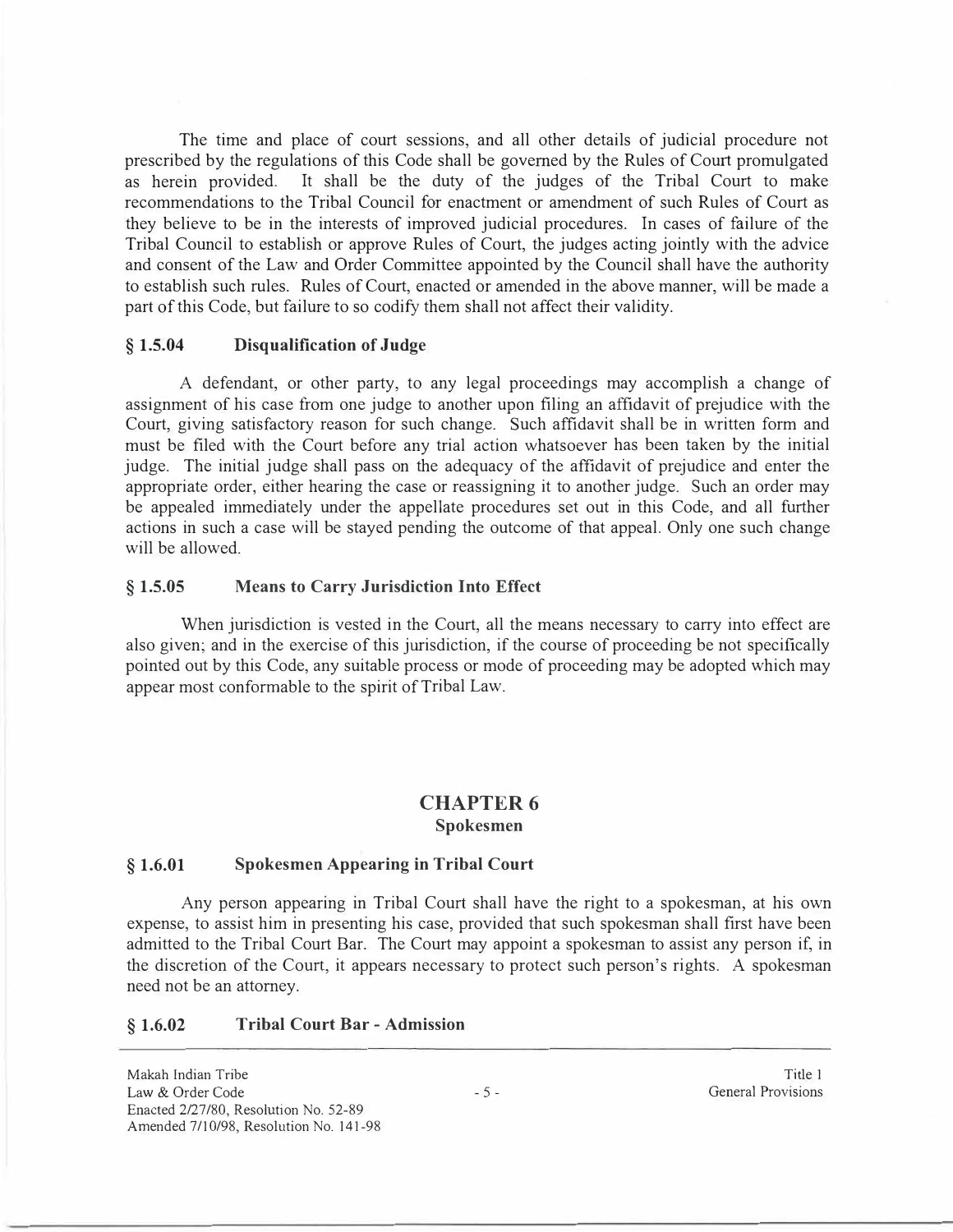To be admitted to the Tribal Court Bar, a person must: (1) be of good moral character, (2) be approved by the Tribal Court, (3) sign and take the Spokesman's Oath, (4) pay the Tribal Court Bar admission fee, (5) be at least 21 years of age, and (6) have a working knowledge of the Makah Law and Order Code, relevant Tribal ordinances, the Indian Civil Rights Act, the Makah Treaty, and other relevant federal statutes.

## **§ 1.6.03 Spokesman's Oath**

The oath which all persons desiring to appear as spokesmen in the Tribal Court shall take is as follows:

### Spokesman's Oath

I, \_\_\_\_\_\_\_\_\_\_\_\_\_\_\_\_\_, do solemnly swear:

1. I have read the Makah Law and Order Code, the Makah Treaty, and the Indian Civil Rights Act and am familiar with the contents of those documents;

2. I will respect and obey the Constitution and By-Laws of the Tribe in all respects;

3. I will abide in the rules established by the Council and the Makah Tribal Court;

4. I will at all times maintain the respect due the Tribal Court and its officers;

5. I will not counselor speak for any suit or proceeding which shall appear to me to, be unjust, or any defense except such as I believe to be honestly debatable under the law of the Tribe, unless it be in defense of a person charged with a public offense;

6. I will employ such means only as are consistent with truth and honor and will never speak to mislead a judge or jury by a false statement;

7. I will abstain from all offensive conduct in the Tribal Court.

Subscribed and Sworn to before me this day of  $\qquad \qquad$ , 20

Judge

Makah Indian Tribe Law & Order Code Enacted 2/27/80, Resolution No. 52-89 Amended 7/10/98, Resolution No. 141-98

Title I General Provisions

- 6 -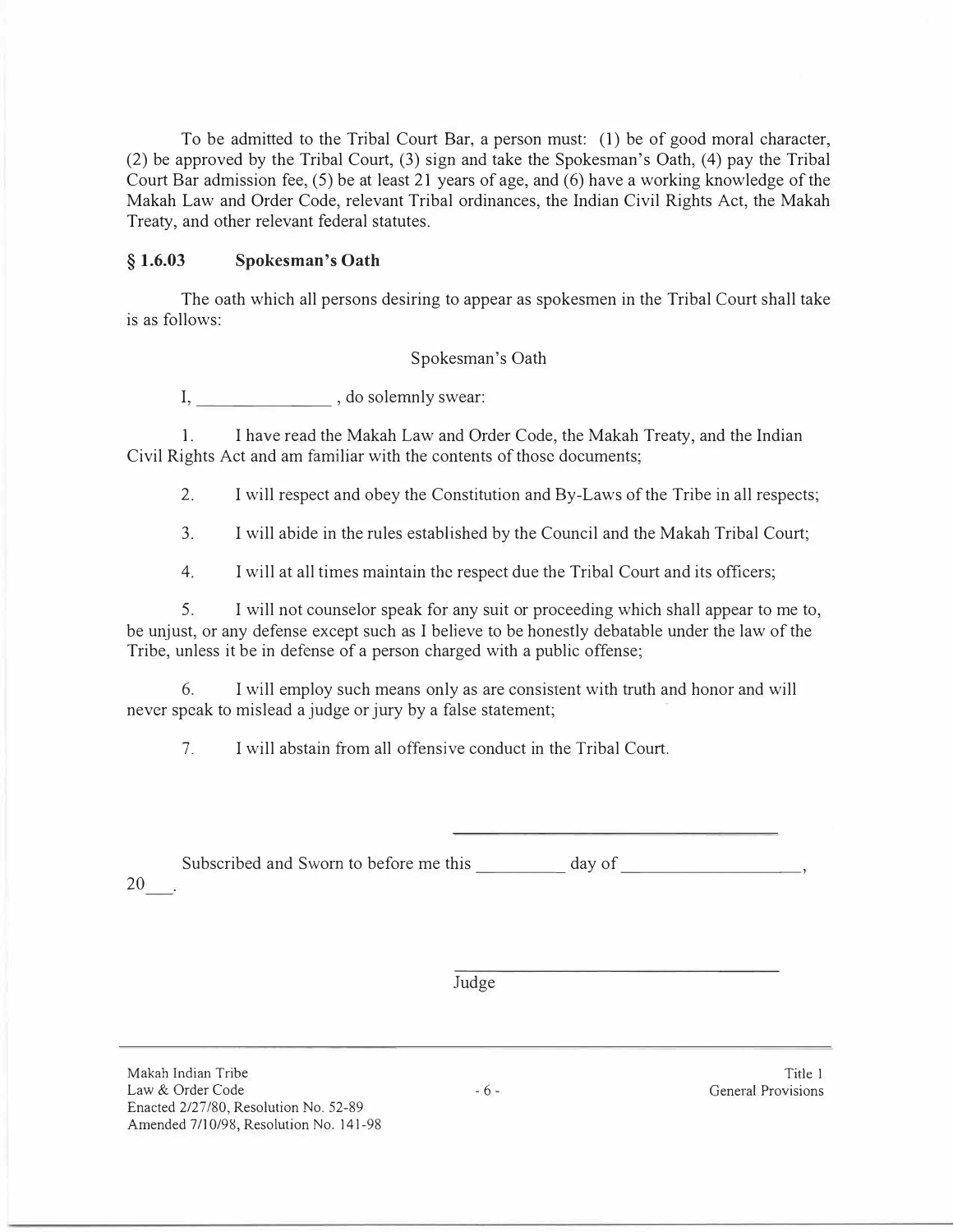## **§ 1.6.04 Tribal Court Bar Roster**

The Clerk of the Tribal Court shall maintain a roster of all spokesmen admitted to practice before the Tribal Court. The Clerk shall also keep on file the signed oaths of all such persons.

### **§ 1.6.05 Tribal Court Bar Admission Fee**

Every person wishing to appear as a spokesman in the Tribal Court will pay an admission fee as established by the Tribal Court. Such fee is to be used for the purpose of maintaining a Tribal Court Law Library. A judge may waive the Tribal Court Bar admission fee for good cause shown.

### **§ 1.6.06 Tribal Court Bar - Disbarment**

Any spokesman violating the Spokesman's Oath shall be subject to disbarment. A Tribal Court judge shall prepare in writing a complaint against such spokesman, including reasons for disbarment. Within ten days of receipt of such complaint, the Tribal Court shall hold a hearing at which time the spokesman involved may present witnesses and a defense of his actions. The Tribal Court judge who has prepared the complaint shall not sit as the judge at such hearing. There shall be no right to a jury at such hearing.

### **§ 1.6.07 Appeal**

Any person denied admission to the Tribal Court bar or any person who is disbarred may appeal in accordance with the procedures established in this Code. Such person or spokesman shall have the right to a hearing within ten days of his denial or conviction and shall have the right to present witnesses and present a defense. The appellate decision shall be final.

# **CHAPTER 7 Juries**

### **§ 1.7.01 Eligibility of Jurors**

A list of eligible jurors shall be prepared by the Council each year. The Rules of Court shall make provision for the drawing of names eligible for service as jurors. Any person who is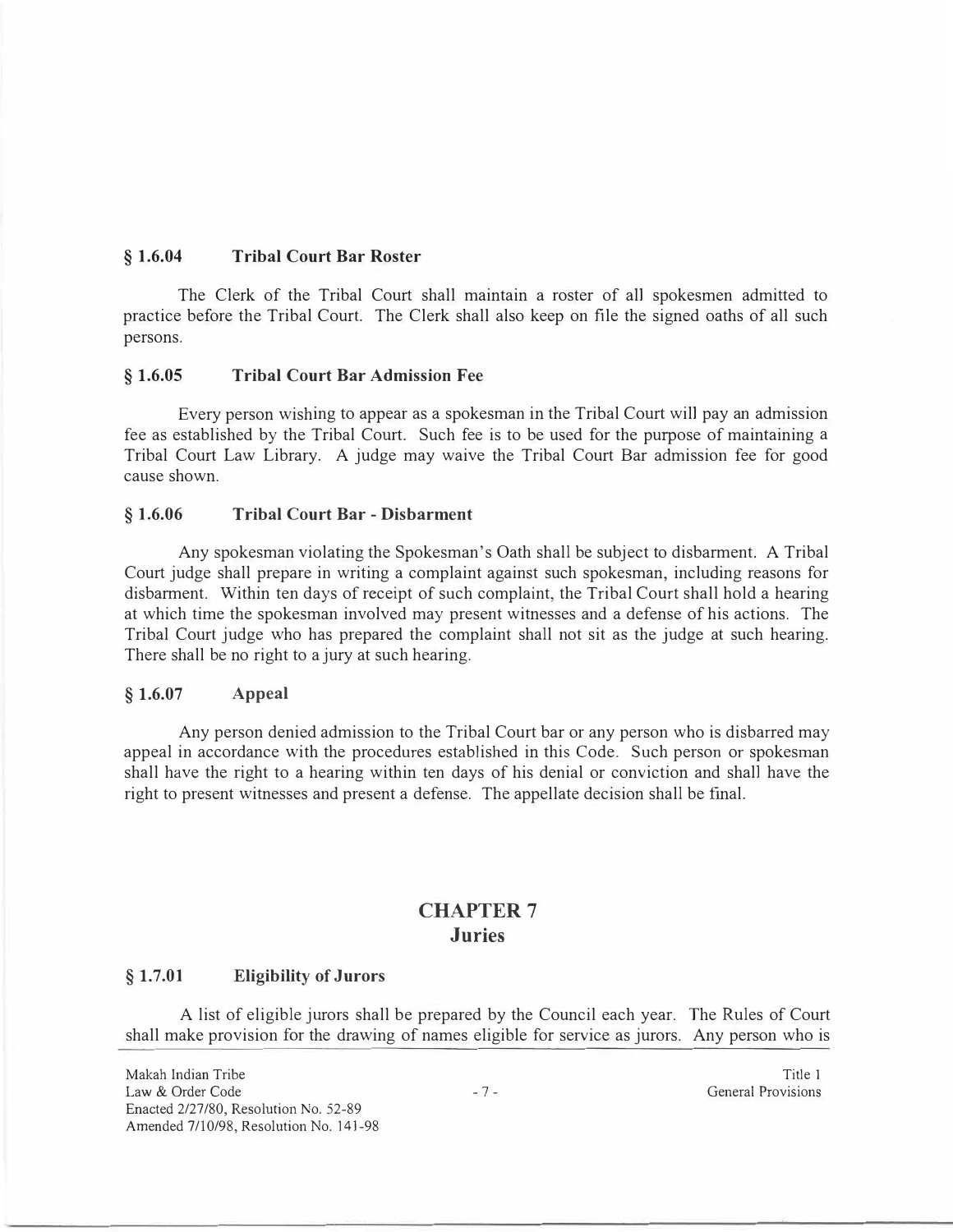at least 21 years of age and who has resided on the Reservation for at least one year shall be eligible to be a juror. A person may decline jury duty upon good cause shown to the Tribal Judge.

#### **§ 1.7.02 Number of Jurors**

In any case a jury shall consist of six jurors drawn from the current list of eligible jurors by the Court Clerk or Judge.

## **§ 1.7.03 Challenges**

Any party to the case may challenge and have dismissed not more than three jurors selected from the list of eligibles without cause, but there shall be no limit to challenges for cause. The Judge shall decide as to the sufficiency of a challenge for cause.

#### **§ 1.7.04 Instructions**

The judge shall instruct the jury in the laws governing the case, and the jury shall decide in accordance with this Code. The judge will render judgment in accordance with the verdict and existing law.

#### **§ 1.7.05 Fees**

Every person who is required to attend Court for selection or service as a juror shall be entitled to a fee for each day his services are required in Court, to be set by the Tribal Council upon recommendation by the Tribal Court.

## **CHAPTERS Witnesses**

#### **§ 1.8.01 Subpoenas**

A judge of the Tribal Court shall issue subpoenas for the attendance of witnesses or for the production of documents, papers, records or other objects either on his own motion or on the request of the police chief or officer or any of the parties to the case which subpoena shall bear the signature of the judge issuing it. Failure to obey such subpoena shall be deemed an offense as provided in this Code. Service of such subpoena shall be by a regularly acting member of the Indian police or by a person appointed by the Court for that purpose. Subpoenas shall be served no less than five days before the witness is to appear, unless the Tribal Court, for good cause shown, reduces such time period.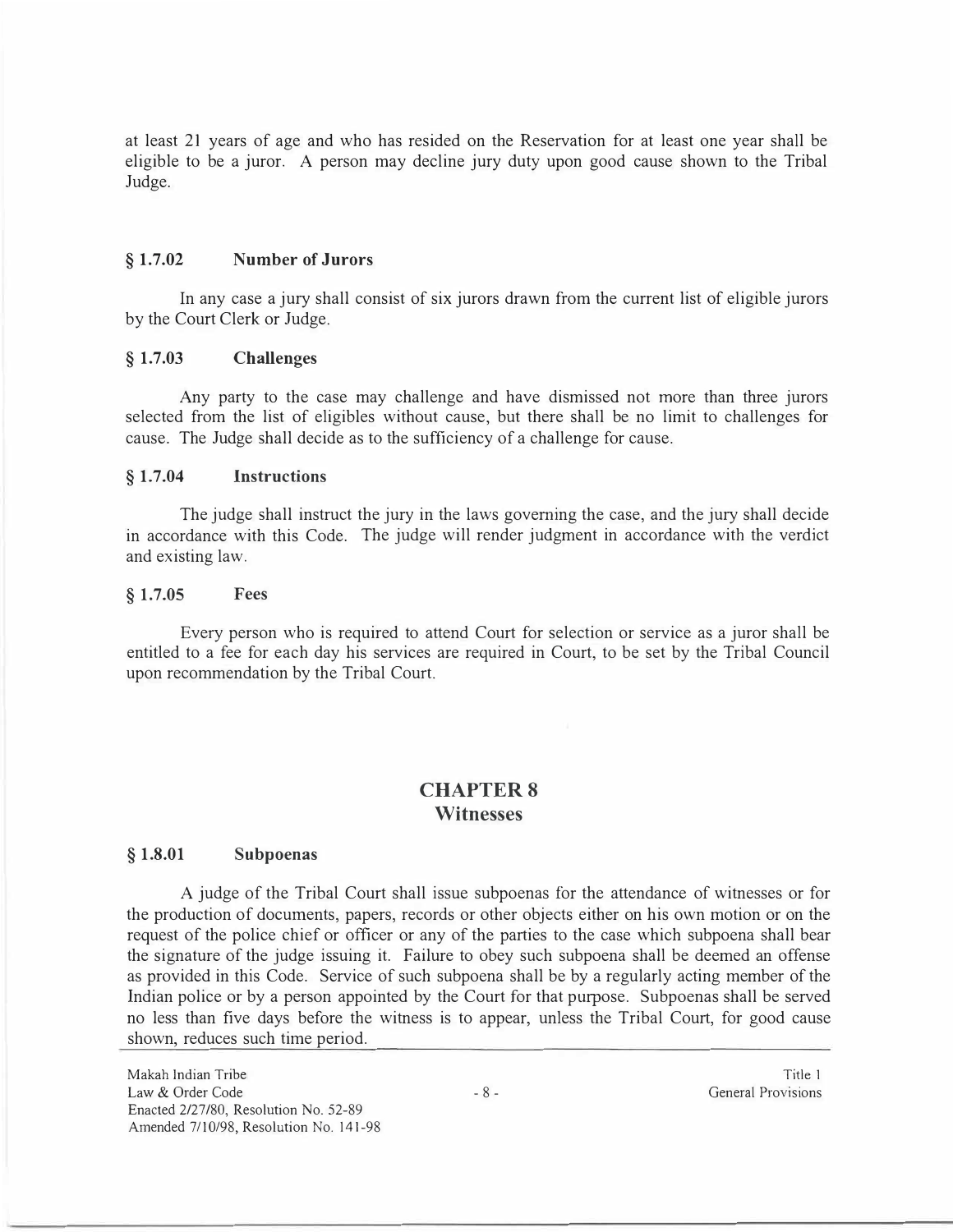### **§ 1.8.02 Fees**

Each witness answering such subpoena shall be entitled to a fee for each day his services are required in Court in an amount to be set by the Tribal Council upon recommendation by the Tribal Court. Witnesses who testify voluntarily shall be paid their actual traveling and living expenses incurred in the performance of their function by the party calling them, if the Court so directs. The fees of witnesses in civil actions shall be paid by the party calling them.

# **CHAPTER9 Appellate Proceedings**

#### **§ 1.9.01 Court of Appeals**

A Court of Appeals shall sit at such times and places as is proper and necessary for the dispatch of any appeals, to hear appeals from final judgments, sentences and other final orders of the Tribal Court.

#### **§ 1.9.02 Judge**

When there is need for a Court of Appeals to sit, the Tribal Council shall appoint as the Judge of the Court of Appeals any judge from any other Indian Reservation pursuant to Section 1.4.07 herein. Such judge shall constitute the Court of Appeals for such appeal. No person shall be qualified to sit on the Court of Appeals in any case wherein such judge: (a) sat as the original trial judge, (b) has any direct interest in the case, or, (c) is a relative by marriage or blood, in the first or second degree, to a party.

#### **§ 1.9.03 Limitations**

There may be established by Rule of Court the limitations, if any, to be placed on the right of appeal, as to the type of cases which may be appealed, as to the grounds of appeal, and as to the manner in which appeals may be granted, according to the needs of the jurisdiction.

### **§ 1.9.04 Notice of Appeal**

Within ten days of the entry of judgment, the aggrieved party may file with the trial court written notice of appeal, and upon giving proper assurance to the Court that the judgment, if affirmed, will be satisfied, such parties shall have the right to appeal, provided the case to be appealed meets the requirements herein established or by Rules of Court. The giving of proper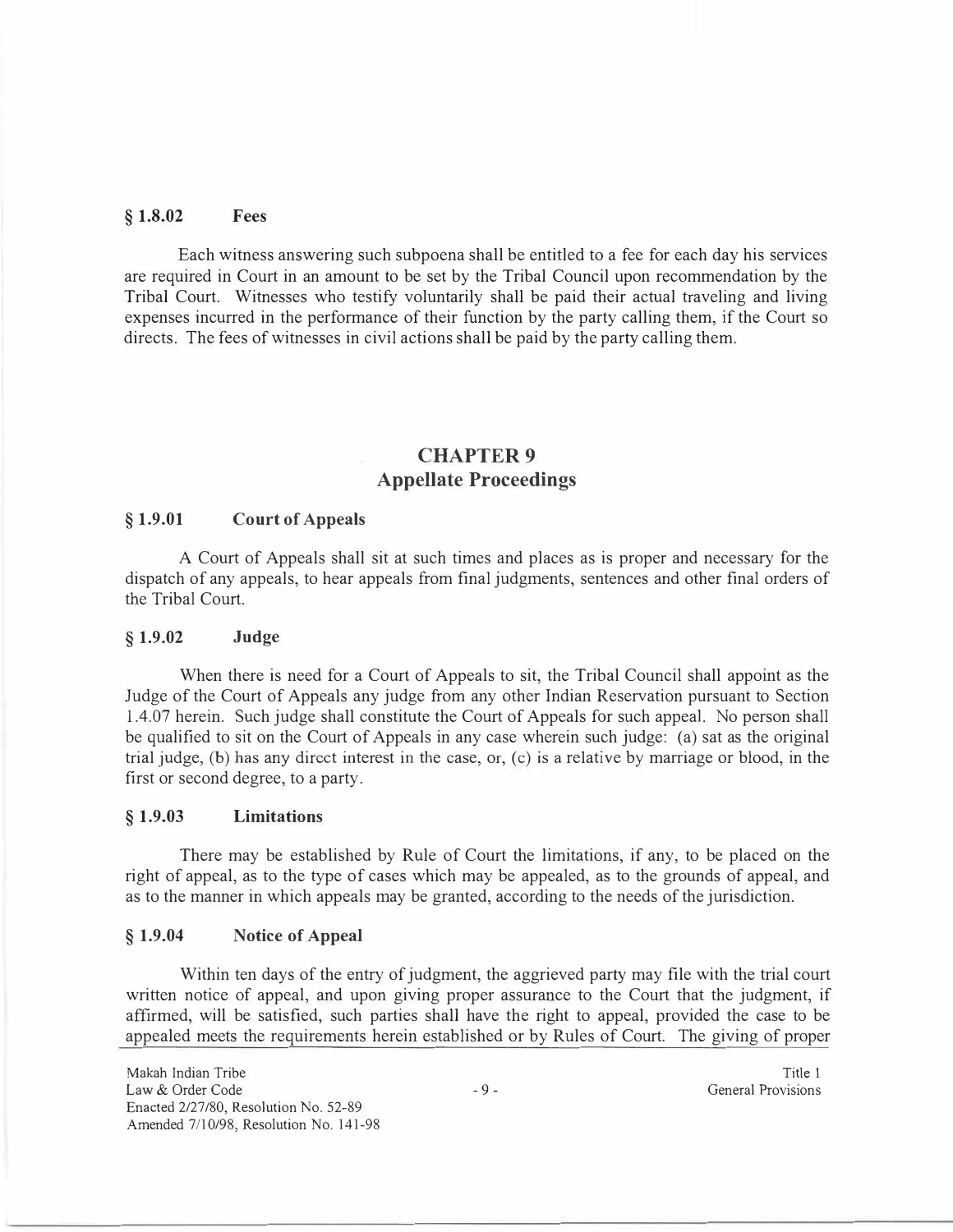assurance is subject to the discretion of the Tribal Court, and may include the posting of a bond, the giving of collateral, third party guarantees, or any other method which the Tribal Court, in its discretion, determines to be satisfactory.

## **§ 1.9.05 Stay of Execution**

In any case where a party has perfected his right of appeal as established herein or by Rules of Court, a stay of execution of judgment may be granted in the discretion of the Court of Appeals by request of the appellant, and, if granted, the sentence or judgment shall not be carried out unless and until affirmed by the Court of Appeals.

## **§ 1.9.06 Clerk**

The Clerk of the Tribal Court shall also serve as the Clerk of the Court of Appeals. Within twenty (20) days after a Notice of Appeal is filed, the Clerk shall prepare, certify and file with the Court of Appeals all papers comprising the record of the case appealed, including the verbatim transcript or tape of the Tribal Court proceedings.

## **§ 1.9.07 Briefs and Memoranda**

Within thirty (30) days of the filing of the Notice of Appeal or within such longer time as the Court of Appeals shall allow, the appellant shall file three copies of a written brief, memorandum or statement in support of his appeal, including the reasons or grounds for the appeal. One copy shall be kept in the Court file, one copy shall be delivered to the Court of Appeals and one copy shall be mailed to each other party or such party's attorney or spokesman. The respondent shall have twenty (20) days after receipt of the appellant's brief, memorandum or statement within which to file a reply brief, memorandum or statement and shall file and serve such in the same manner as the appellant's brief, memorandum or statement. No further response shall be allowed either party without leave of Court.

### **§ 1.9.08 Appellate Review**

The Court of Appeals shall decide all cases upon the briefs, memoranda and statements filed plus the record of the Tribal Court without oral argument unless either party requests oral argument and shows to the Court that such will aid the Court's decision or unless the Court decides on its own to hear oral argument. No new trial shall be held by the Court of Appeals.

### **§ 1.9.09 Decision**

The Court of Appeals shall issue a written decision and all judgments on appeal shall be final. The Court of Appeals shall have the power to affirm or reverse, in whole or in part, the decision of the Tribal Court below or to order that a new trial be held.

## **§ 1.9.10 Tax Appeals**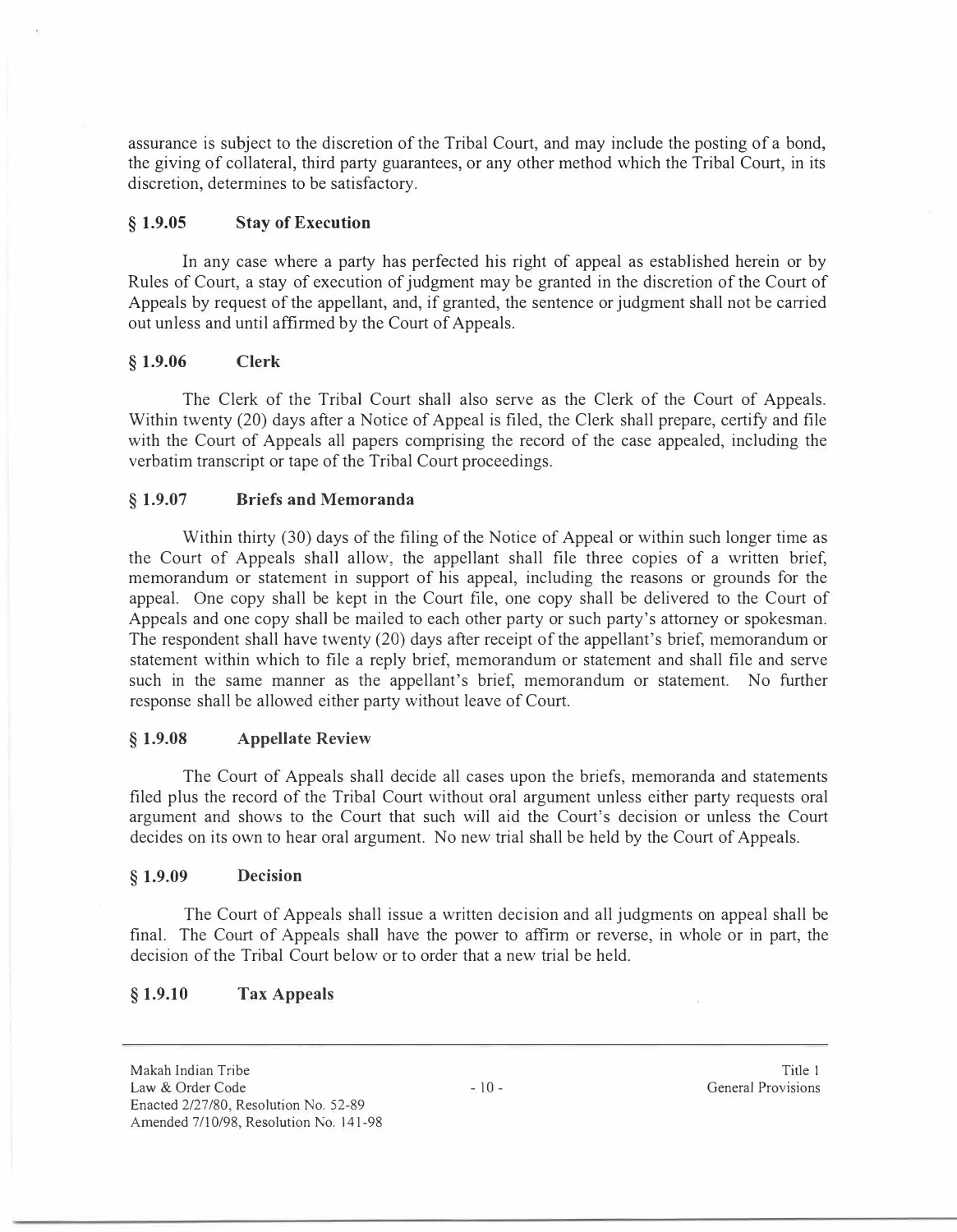Any party contesting the assessment of any taxes owed to the Tribe, or any party appealing a judgment for taxes owed or a judgment for any other remedy provided under any tax ordinance of the Tribe, must pay the assessed tax or judgment before he may appeal under this Chapter. Upon the payment of such taxes and upon the posting of a \$100.00 bond for costs, the appealing party may be granted a stay of execution as to the part of the judgment other than the taxes found to be owing, and that part of the judgment shall not be carried out unless and until affirmed by the Court of Appeals. Any forfeiture of seized goods shall be stayed pending the appeal, and the Tribe shall hold the goods seized in a safe place until the final resolution of the case. If the goods are perishable or threaten to decline speedily in value, the Tribe may sell such goods in a commercially reasonable manner and hold the amount realized until the final resolution of the case.

## **CHAPTER 10 Clerk, Records and Probation Officers**

#### **§ 1.10.01 Clerk**

The Chief Judge with the concurrence of the Tribal Council shall appoint a Clerk of the Court and such Assistant Clerks as deemed necessary. The Clerks of the Court shall be under the supervision of the Chief Judge. The Clerks shall render assistance to the Court, to the police force of the Reservation, and to individual members of the Reservation in the drafting of complaints, subpoenas, warrants, and commitments and any other documents incidental to the lawful function of the Court. It shall be the further duty of the Clerks to attend and keep a written record of all proceedings of the Court, to administer oaths to witnesses, and to perform such other duties as the Chief Judge shall designate. The Clerks, before entering upon their duties, shall, at Tribal expense, post bond in an amount determined by the Tribal Council, or shall be covered by the blanket bond provided for all Tribal employees.

## **§ 1.10.02 Records**

The Tribal Court shall keep for its own information and for inspection by duly qualified officials, a record of all proceedings of the Court, which record shall reflect the title of the case, the names of the parties, the substance of the complaint, the names and addresses of all witnesses, the date of the hearing or trial, by whom conducted, the findings of the Court or jury, and the judgment, together with any other facts or circumstances deemed of importance to the case.

### **§ 1.10.03 Copies of Laws**

Makah Indian Tribe Law & Order Code Enacted 2/27/80, Resolution No. 52-89 Amended 7/10/98, Resolution No. 141-98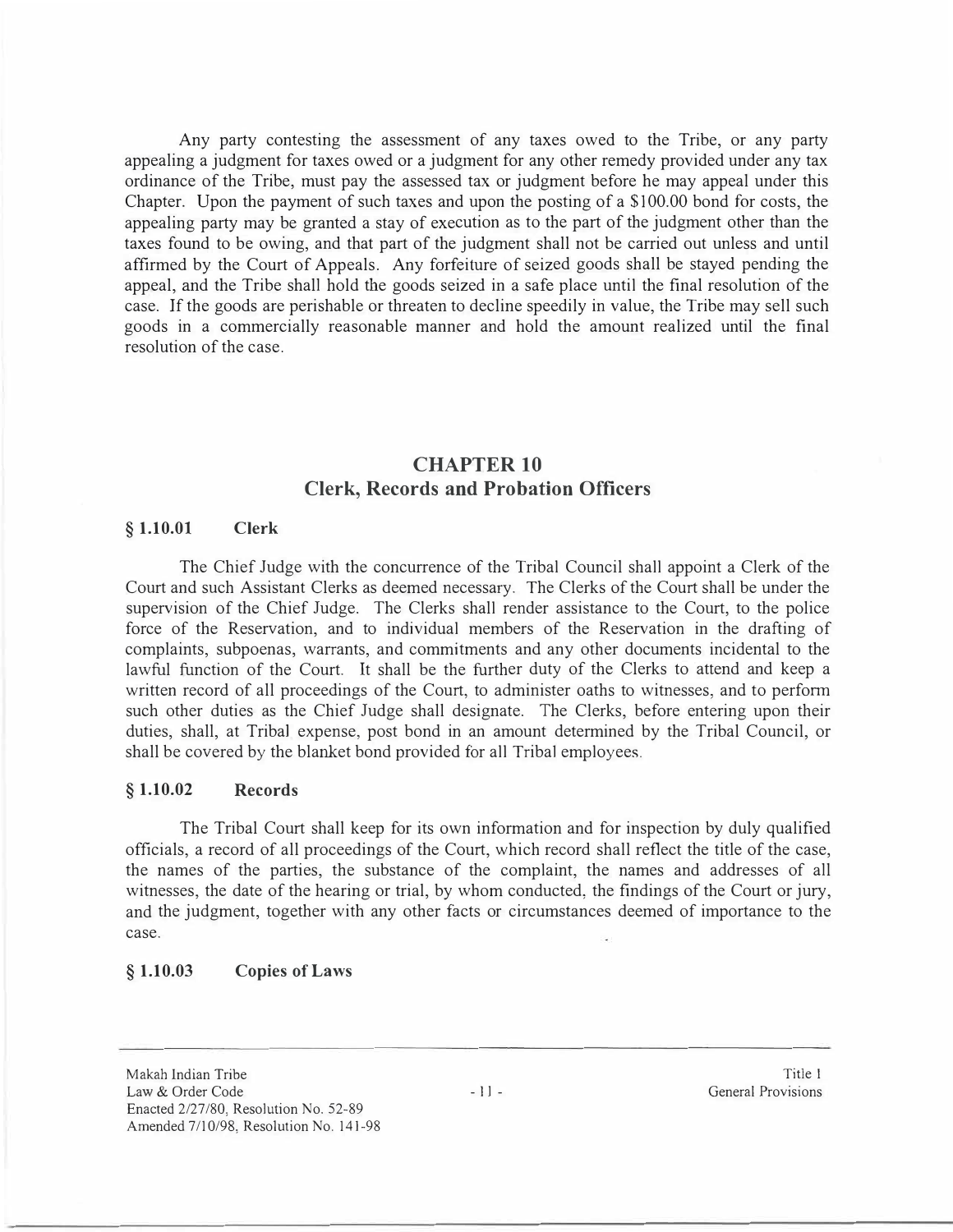The Tribal Court shall be provided with copies of this Tribal Code, all pertinent Resolutions, Ordinances or enactments of the Council, and such Regulations as may be applicable to the conduct of the business of the Court.

#### **§ 1.10.04 Probation Officers**

The Tribal Council shall appoint one or more persons as probation officers to carry out the duties of the probation officer under this Code. The probation officers shall be supervised by the Chief of Police.

# **CHAPTER 11 Definitions**

#### **§ 1.11.01 Police**

The terms "police," "tribal police," "tribal officer," or "officer" as used in this Code shall refer to qualified Tribal Law Enforcement Personnel or police officers of the Bureau of Indian Affairs.

#### **§ 1.11.02 Signature**

The term "signature" as used in this Code shall be defined as the written signature, official seal or the thumb print or mark of any individual.

#### **§ 1.11.03 Tribal Council**

The term "Tribal Council" or "Council" as used in this Code, shall refer to the Tribal Council of the Makah Indian Tribe of the Makah Indian Reservation, Washington.

### **§ 1.11.04 Agency**

The term "Agency" as used in this Code shall refer to the Western Washington Indian Agency of the United States Department of the Interior, Bureau of Indian Affairs, Everett, Washington.

#### **§ 1.11.05 Tribe**

The term "Tribe" as used in this Code refers to the Makah Indian Tribe of the Makab Indian Reservation.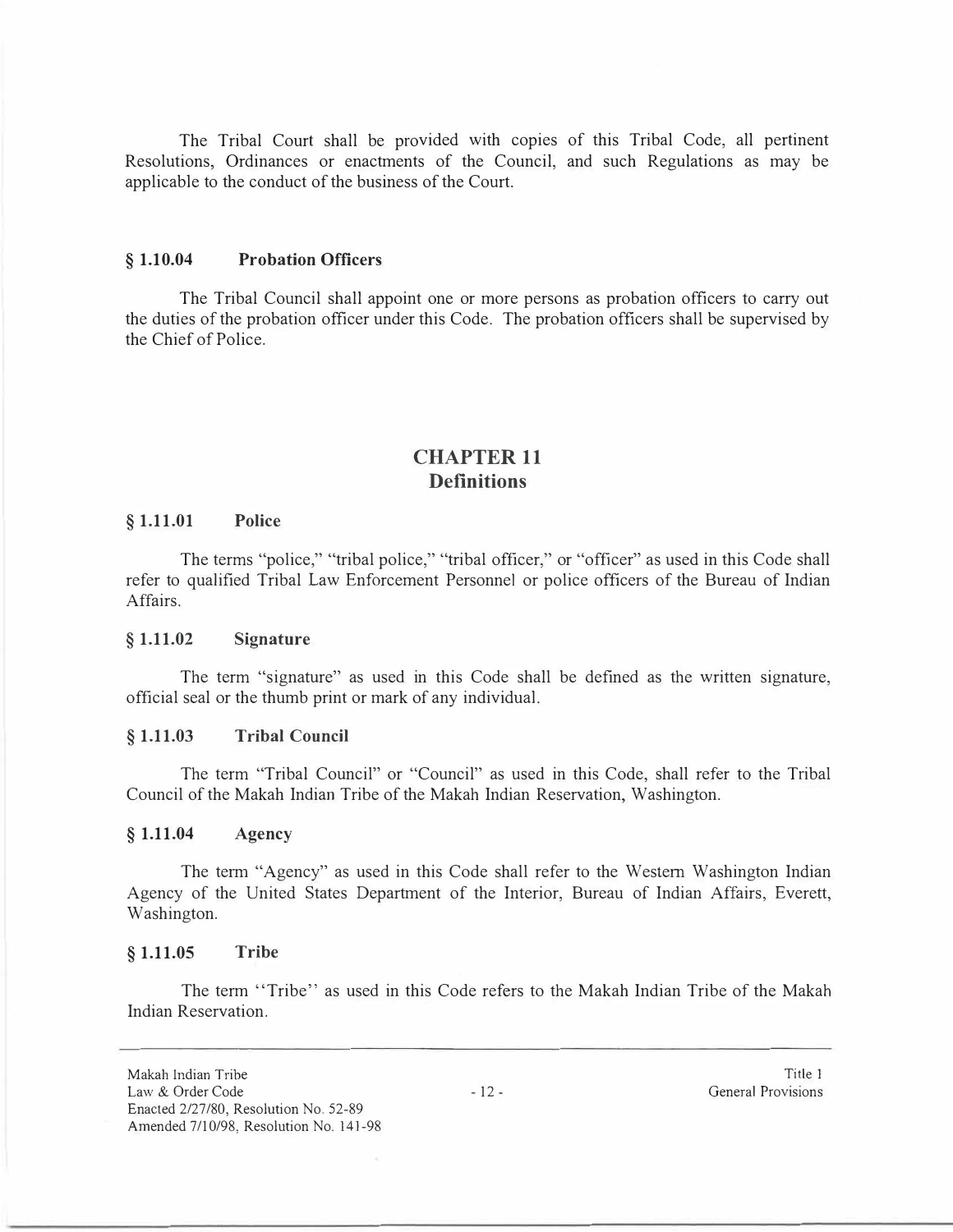#### **§ 1.11.06 Court**

The terms "Court," "Tribal Court," or "Reservation Court," as used in this Code shall refer to the Makah Tribal Court.

#### **§ 1.11.07 Person**

The term "Person" shall include any natural person, corporation, trust, unincorporated association, partnership, and federal, state or local governments, agencies or subdivisions thereof.

#### **§ 1.11.08 Time**

In computing any period of time prescribed under this Code, the day of the act or event from which the designated time runs shall not be included. The last day of the period so computed shall be included, unless it is a Saturday, Sunday or legal holiday, in which event the period runs until the end of the next day which is neither a Saturday, Sunday nor a legal holiday. When the period of time prescribed or allowed is less than seven (7) days, intermediate Saturdays, Sundays and legal holidays shall be excluded in the computation.

## **CHAPTER 12 Relations with the Court**

#### **§ 1.12.01 BIA Employees**

No field employee of the Bureau of Indian Affairs shall obstruct, interfere with or control the functions of the Tribal Court, nor shall he influence such functions in any manner except as permitted by this Code or in response to a request for advice or information from the Court. Employees of the Bureau of Indian Affairs, particularly those Makah Indian Tribe who are engaged in social service, health and education work, may assist the Court, upon its request, in the proper treatment of individual offenders.

# **CHAPTER 13 Consent to Jurisdiction**

#### **§ 1.13.01 Implied Consent**

Makah Indian Tribe Law & Order Code  $13.11$   $13.11$   $13.11$   $13.11$   $13.11$   $13.11$ Enacted 2/27/80, Resolution No. 52-89 Amended 7/10/98, Resolution No. 141-98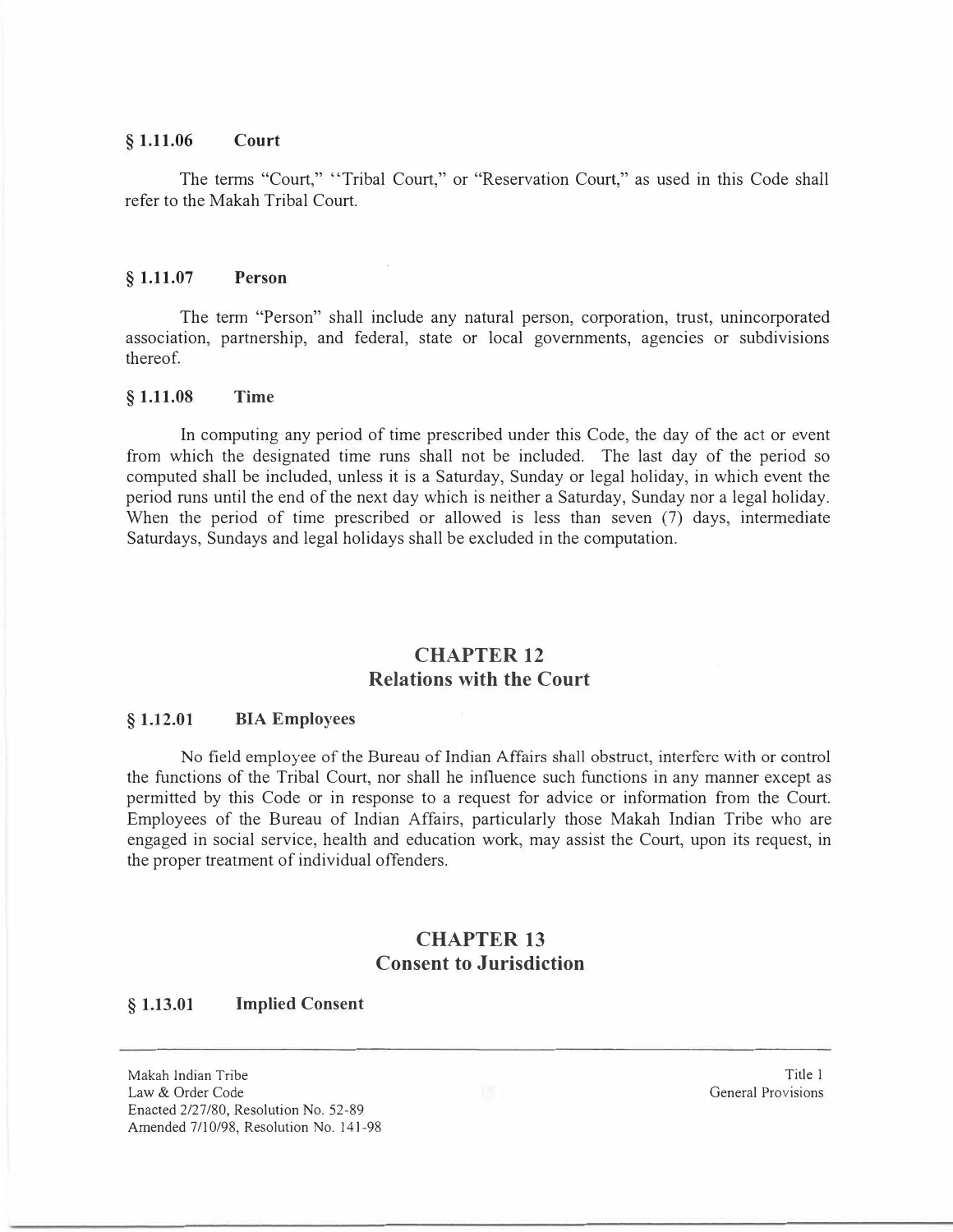Except as may be prohibited under applicable law, entrance by any person into the Makah Reservation or Tribal Court jurisdiction as defined in this Code shall be deemed equivalent to and construed to be an acceptance of the jurisdiction of the Tribal Court and a consent to such jurisdiction over his person concerning any legal action pursuant to this Code and shall further be deemed a consent to service of summons or process by registered mail with return receipt requested at his last known address.

# **CHAPTER 14 Service of Process of Other Courts**

### **§ 1.14.01 Application**

Any person may apply to the Court by written application for an order enforcing process issued by another tribal court or a state or federal court including, by way of example but not limitation, search warrants, subpoenas, court orders, summonses, and other such matters, but excluding extradition matters which shall be acted upon pursuant to the provisions of Section 2.1.02.

## **§ 1.14.02 Review by Court**

The Court shall review the application within five (5) days of its filing. The Court shall then decide whether or not to enforce the process of the other court. The Court shall have full and total discretion regarding this matter and shall be guided by the best interests of the Makah Indian Tribe and its Reservation.

### **§ 1.14.03 Enforcement of Process**

Upon the entry of the order enforcing the other court's process, such process, along with a copy of the Court order enforcing such process, shall then be personally served on the appropriate party by a Tribal police officer. A law enforcement officer of the jurisdiction which originally issued the process may, at the Court's discretion, be permitted to accompany the Tribal police officer in serving the process.

### **§ 1.14.04 Disclaimer**

Nothing contained in this Chapter shall be deemed to have increased or decreased the jurisdiction of the Tribe or of any other court as determined by applicable federal law.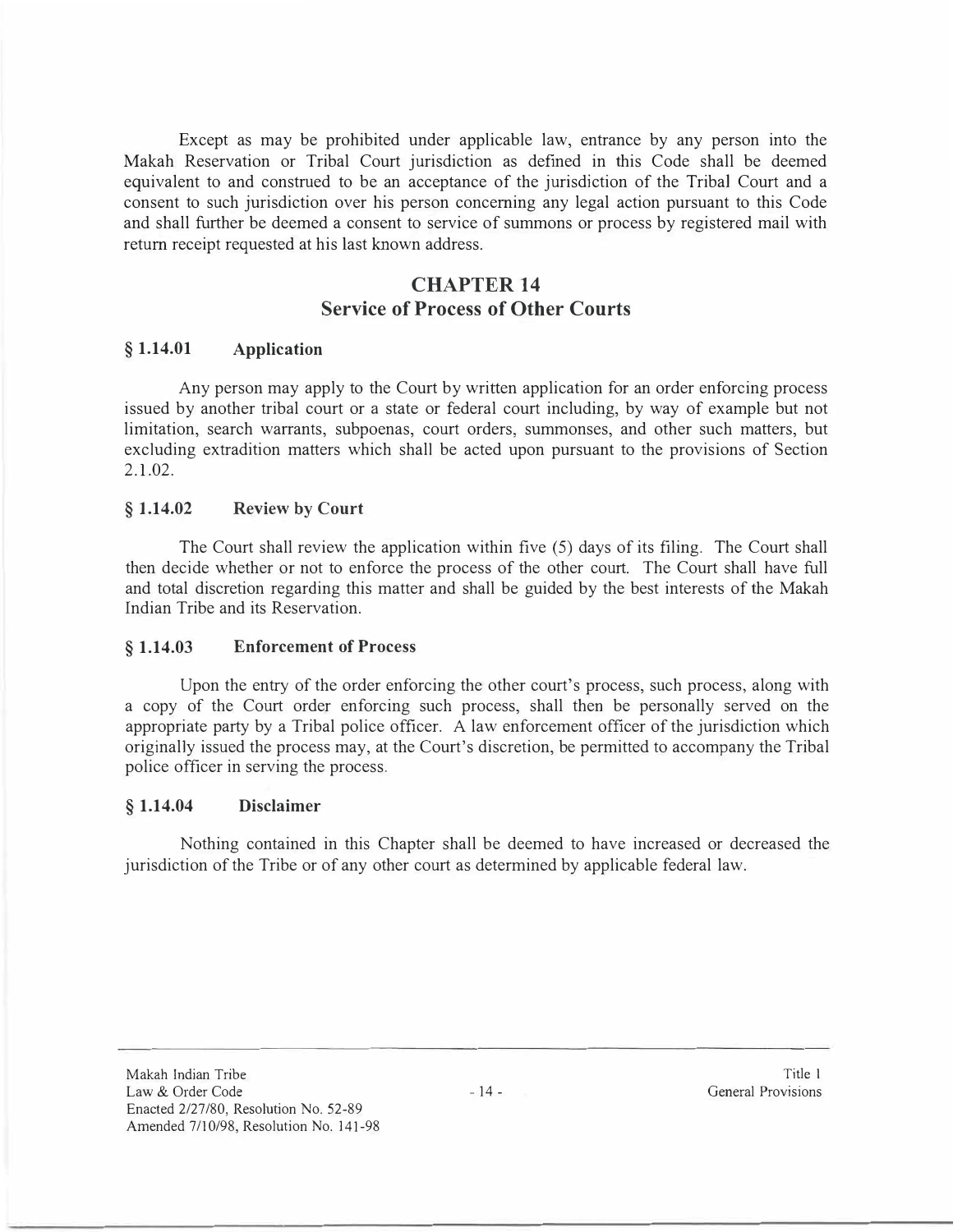# **CHAPTER 15 Contempt**

#### **§ 1.15.01 Contempt of Court Defined**

The following acts or omissions, with respect to a Tribal Court or proceedings therein, are deemed to be contempt of court:

- (a) Disorderly, contemptuous or insolent behavior towards the judge while holding court, tending to impair his authority, or to interrupt the due course of a trial or other judicial proceeding.
- (b) A breach of the peace, boisterous conduct or violent disturbance tending to interrupt the due course of a trial or other judicial proceeding.
- ( c) Deceit or abuse of the process or proceedings of the Court by a party to an action or proceeding.
- ( d) Disobedience of any lawful judgment, decree, order or process of the Court.
- ( e) Assuming to be a spokesman or other officer of the Court, and acting as such without authority in a particular instance.
- (f) Unlawfully detaining a witness or party to an action, suit or proceeding while going to, remaining at, or returning from the Court where the same is in trial.
- (g) Any other unlawful interference with the process or proceedings of the Court.
- (h) Disobedience of a subpoena, duly served or refusing to be sworn of answer as a witness.
- (i) When summoned as a juror, improperly conversing with a party to an action, suit or proceeding to be tried at Court, or with any other person in relation to the merits of such action, suit or proceeding, or receiving a communication from a party or other person with respect to it, without immediately disclosing the same to the Court.

#### **§ 1.15.02 Punishment - Contempt in Presence of Court - Summary Punishments**

When a contempt is committed in the immediate view and presence of the Court, it may be punished summarily and immediately by a fine not to exceed Two Hundred Dollars (\$200.00), or imprisonment not to exceed three (3) months, or both. An order shall be entered by the judge reciting the facts as occurring in such immediate view and presence and determining that the person proceeded against is guilty of contempt.